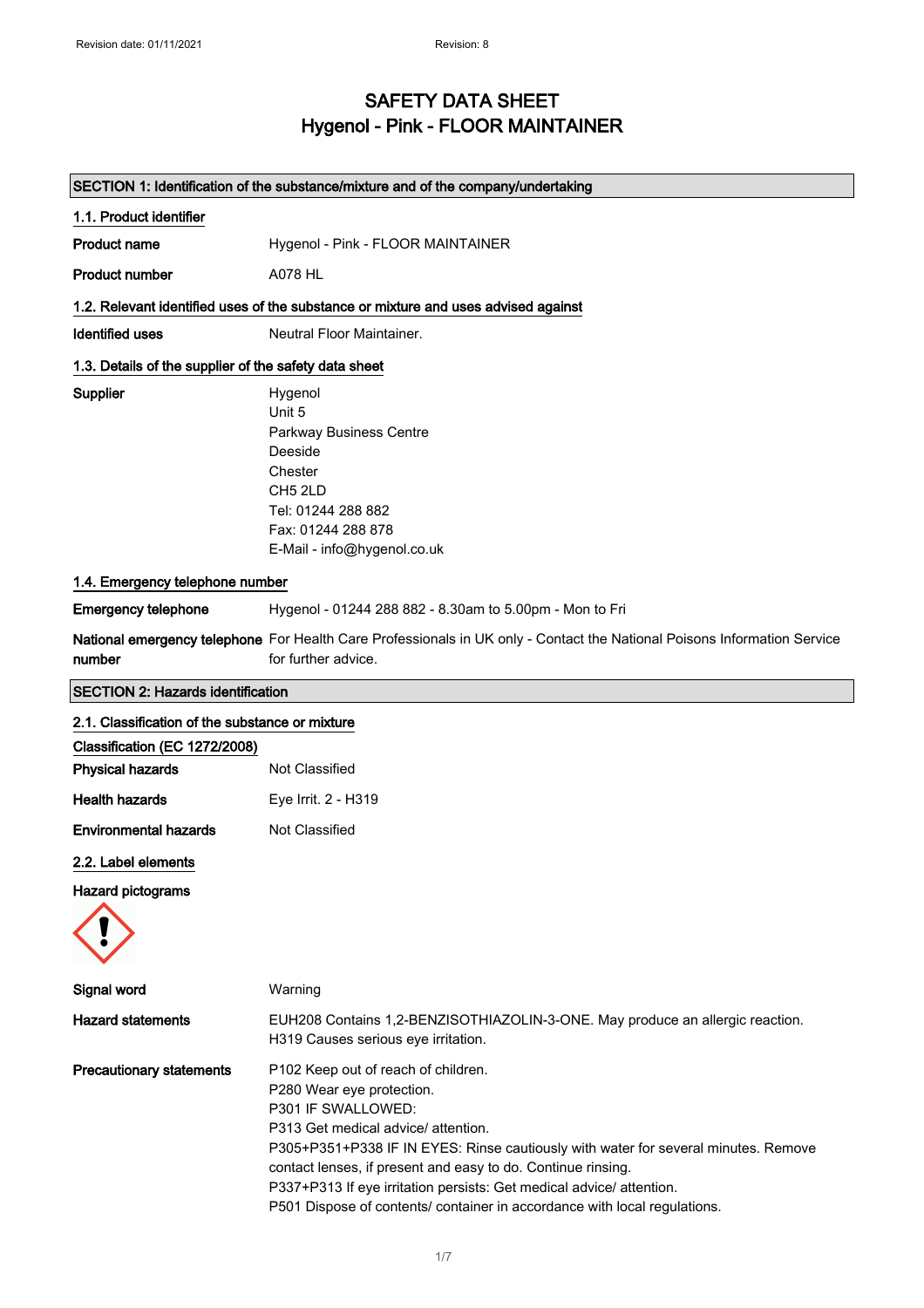Contains **ALCOHOL** (C9-11) ETHOXYLATE

#### 2.3. Other hazards

This product does not contain any substances classified as PBT or vPvB.

#### SECTION 3: Composition/information on ingredients

#### 3.2. Mixtures

#### ALCOHOL (C9-11) ETHOXYLATE 1-3%

CAS number: 68439-46-3

Alternative CAS Nos 160875-66-1, 68439-45-2

#### Classification

Acute Tox. 4 - H302 Eye Dam. 1 - H318

#### SODIUM (C12-14) ALKYL ETHOXY SULPHATE 1 2000 1 2000 1 2000 1 2000 1 2000 1 2000 1 2000 1 2000 1 2000 1 2000 1 2000 1 2000 1 2000 1 2000 1 2000 1 2000 1 2000 1 2000 1 2000 1 2000 1 2000 1 2000 1 2000 1 2000 1 2000 1 2000 1

CAS number: 68891-38-3 EC number: 500-234-8 REACH registration number: 01- 2119488639-16-0020

Spec Conc Limits :- Eye Dam. 1 (H318) >=30%, Eye Irrit. 2 (H319) >10% <30%, NC (Not Classified) <=10%

#### Classification

Skin Irrit. 2 - H315 Eye Dam. 1 - H318 Aquatic Chronic 3 - H412

# 1,2-BENZISOTHIAZOLIN-3-ONE <0.1%

CAS number: 2634-33-5 EC number: 220-120-9

M factor (Acute) = 1

Spec Conc Limits :- Skin Sens. 1; H317 ≥ 0.05% EUH208 ≥ 0.005%

#### Classification

Acute Tox. 4 - H302 Skin Irrit. 2 - H315 Eye Dam. 1 - H318 Skin Sens. 1 - H317 Aquatic Acute 1 - H400 Aquatic Chronic 2 - H411

The Full Text for all R-Phrases and Hazard Statements are Displayed in Section 16.

#### SECTION 4: First aid measures

#### 4.1. Description of first aid measures

| <b>Inhalation</b>   | Unlikely route of exposure as the product does not contain volatile substances. If spray/mist<br>has been inhaled, proceed as follows. Move affected person to fresh air and keep warm and<br>at rest in a position comfortable for breathing. |
|---------------------|------------------------------------------------------------------------------------------------------------------------------------------------------------------------------------------------------------------------------------------------|
| Ingestion           | Do not induce vomiting. Give plenty of water to drink. Get medical attention.                                                                                                                                                                  |
| <b>Skin contact</b> | Wash with plenty of water.                                                                                                                                                                                                                     |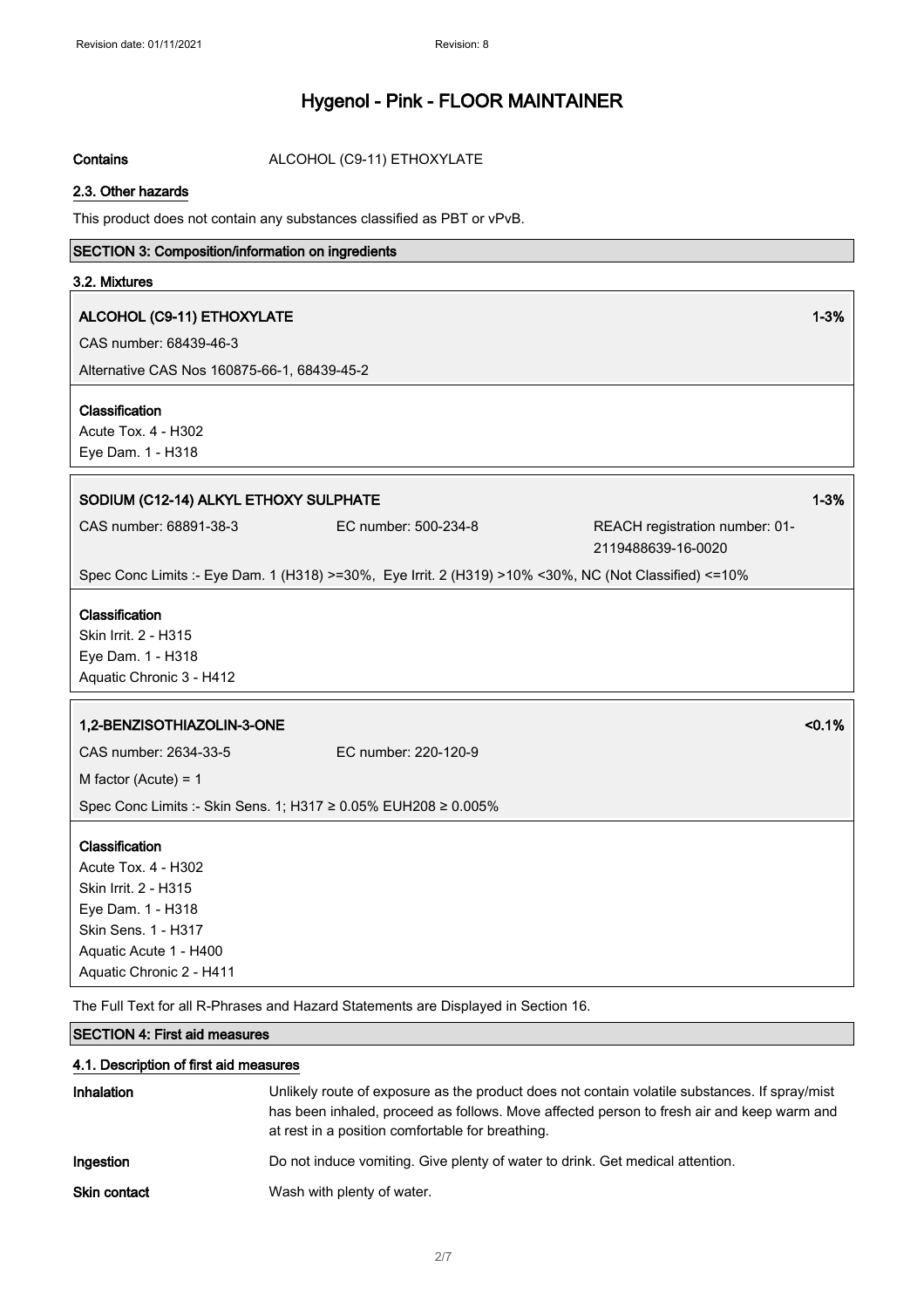| Eye contact                                                | Rinse immediately with plenty of water. Remove any contact lenses and open eyelids wide<br>apart. Continue to rinse for at least 15 minutes. Get medical attention if any discomfort<br>continues.                                         |  |
|------------------------------------------------------------|--------------------------------------------------------------------------------------------------------------------------------------------------------------------------------------------------------------------------------------------|--|
|                                                            | 4.2. Most important symptoms and effects, both acute and delayed                                                                                                                                                                           |  |
| <b>General information</b>                                 | The severity of the symptoms described will vary dependent on the concentration and the<br>length of exposure.                                                                                                                             |  |
| Inhalation                                                 | No specific symptoms known.                                                                                                                                                                                                                |  |
| Ingestion                                                  | No specific symptoms known. But - May cause discomfort if swallowed.                                                                                                                                                                       |  |
| Skin contact                                               | No specific symptoms known. But prolonged or excessively repeated skin contact could lead<br>to removal of natural oils from skin.                                                                                                         |  |
| Eye contact                                                | May cause temporary eye irritation. Prolonged contact may cause redness and/or tearing.                                                                                                                                                    |  |
|                                                            | 4.3. Indication of any immediate medical attention and special treatment needed                                                                                                                                                            |  |
| Notes for the doctor                                       | Treat symptomatically.                                                                                                                                                                                                                     |  |
| <b>SECTION 5: Firefighting measures</b>                    |                                                                                                                                                                                                                                            |  |
| 5.1. Extinguishing media                                   |                                                                                                                                                                                                                                            |  |
| Suitable extinguishing media                               | The product is not flammable. Use fire-extinguishing media suitable for the surrounding fire.                                                                                                                                              |  |
| 5.2. Special hazards arising from the substance or mixture |                                                                                                                                                                                                                                            |  |
| Specific hazards                                           | Thermal decomposition or combustion products may include the following substances:<br>Irritating gases or vapours.                                                                                                                         |  |
| 5.3. Advice for firefighters                               |                                                                                                                                                                                                                                            |  |
| Special protective equipment<br>for firefighters           | Wear positive-pressure self-contained breathing apparatus (SCBA) and appropriate protective<br>clothing.                                                                                                                                   |  |
| <b>SECTION 6: Accidental release measures</b>              |                                                                                                                                                                                                                                            |  |
|                                                            | 6.1. Personal precautions, protective equipment and emergency procedures                                                                                                                                                                   |  |
| <b>Personal precautions</b>                                | Wear eye and face protection. For personal protection, see Section 8.                                                                                                                                                                      |  |
| 6.2. Environmental precautions                             |                                                                                                                                                                                                                                            |  |
| <b>Environmental precautions</b>                           | Spillages or uncontrolled discharges into watercourses must be reported immediately to the<br>Environmental Agency or other appropriate regulatory body.                                                                                   |  |
|                                                            | 6.3. Methods and material for containment and cleaning up                                                                                                                                                                                  |  |
| Methods for cleaning up                                    | Small Spillages: Flush away spillage with plenty of water. Large Spillages: Contain spillage<br>with sand, earth or other suitable non-combustible material. Collect and place in suitable<br>waste disposal containers and seal securely. |  |
|                                                            | 6.4. Reference to other sections                                                                                                                                                                                                           |  |
| Reference to other sections                                | For personal protection, see Section 8.                                                                                                                                                                                                    |  |
| <b>SECTION 7: Handling and storage</b>                     |                                                                                                                                                                                                                                            |  |
| 7.1. Precautions for safe handling                         |                                                                                                                                                                                                                                            |  |
| <b>Usage precautions</b>                                   | Wear eye protection.                                                                                                                                                                                                                       |  |

7.2. Conditions for safe storage, including any incompatibilities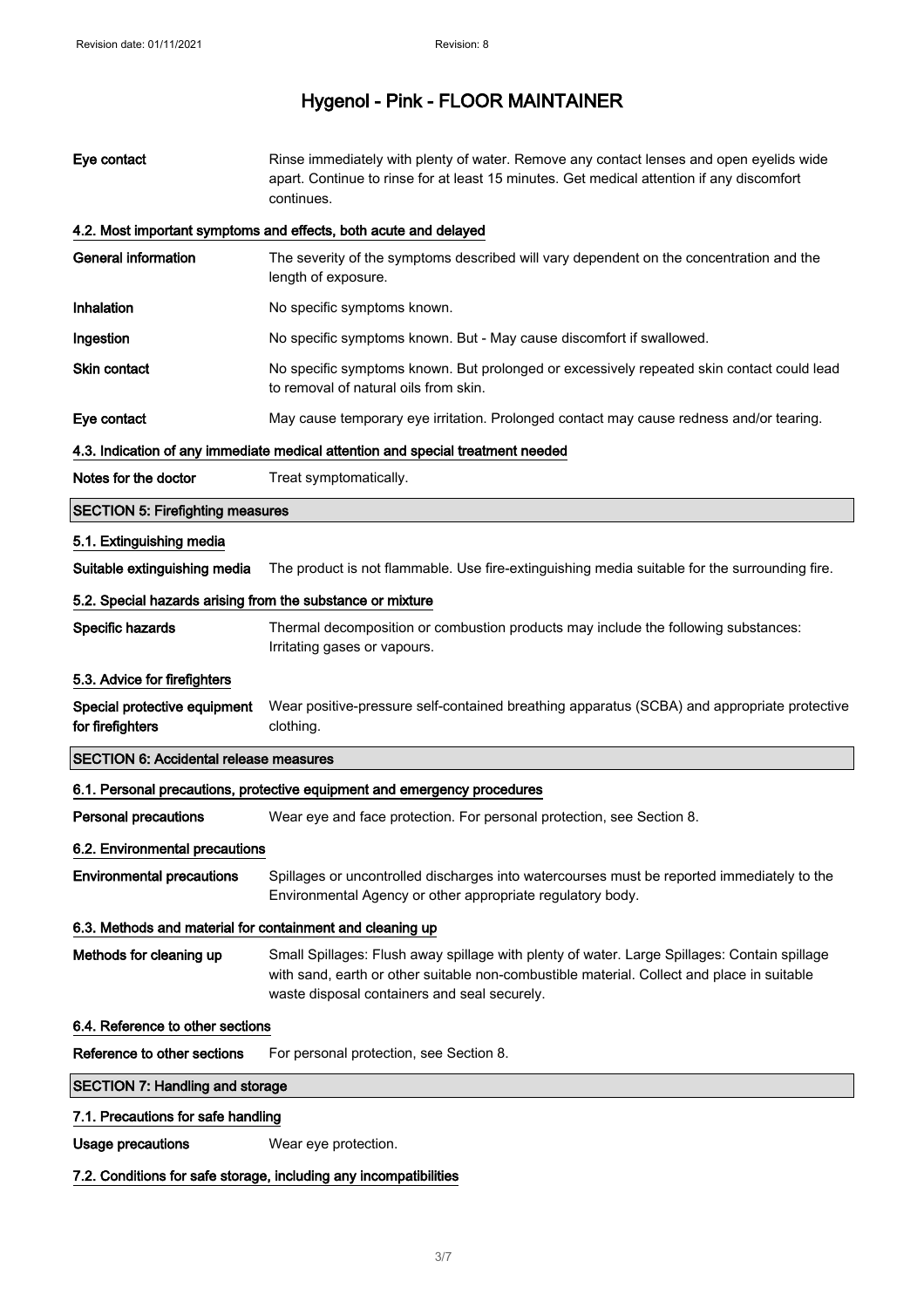| <b>Storage precautions</b>                                 | Keep only in the original container in a cool, well-ventilated place. Store away from the<br>following materials: Oxidising materials. |
|------------------------------------------------------------|----------------------------------------------------------------------------------------------------------------------------------------|
| 7.3. Specific end use(s)                                   |                                                                                                                                        |
| Specific end use(s)                                        | The identified uses for this product are detailed in Section 1.2.                                                                      |
| Usage description                                          | See Product Information Sheet & Label for detailed use of this product.                                                                |
| SECTION 8: Exposure controls/Personal protection           |                                                                                                                                        |
| 8.1. Control parameters                                    |                                                                                                                                        |
| Ingredient comments                                        | No exposure limits known for ingredient(s).                                                                                            |
| 8.2. Exposure controls                                     |                                                                                                                                        |
| Protective equipment                                       |                                                                                                                                        |
|                                                            |                                                                                                                                        |
| Appropriate engineering<br>controls                        | Not relevant.                                                                                                                          |
| Eye/face protection                                        | Wear eye protection.                                                                                                                   |
| Hand protection                                            | No specific hand protection recommended. For prolonged or repeated skin contact use<br>suitable protective gloves.                     |
| Other skin and body<br>protection                          | None required.                                                                                                                         |
|                                                            |                                                                                                                                        |
| <b>Respiratory protection</b>                              | Respiratory protection not required.                                                                                                   |
| <b>SECTION 9: Physical and chemical properties</b>         |                                                                                                                                        |
| 9.1. Information on basic physical and chemical properties |                                                                                                                                        |
| Appearance                                                 | Liquid.                                                                                                                                |
| Colour                                                     | Opaque Pink.                                                                                                                           |
| Odour                                                      | Floral.                                                                                                                                |
| pH                                                         | pH (concentrated solution): 10.0                                                                                                       |
| <b>Melting point</b>                                       | $-1^{\circ}C$                                                                                                                          |
| Initial boiling point and range                            | 101°C @ 760 mm Hg                                                                                                                      |
| Flash point                                                | Boils without flashing.                                                                                                                |
| <b>Relative density</b>                                    | 1.004 @ 20°C                                                                                                                           |
| Solubility(ies)                                            | Soluble in water.                                                                                                                      |
| 9.2. Other information                                     |                                                                                                                                        |
| Other information                                          | Not available.                                                                                                                         |
| <b>SECTION 10: Stability and reactivity</b>                |                                                                                                                                        |
| 10.1. Reactivity                                           |                                                                                                                                        |

10.2. Chemical stability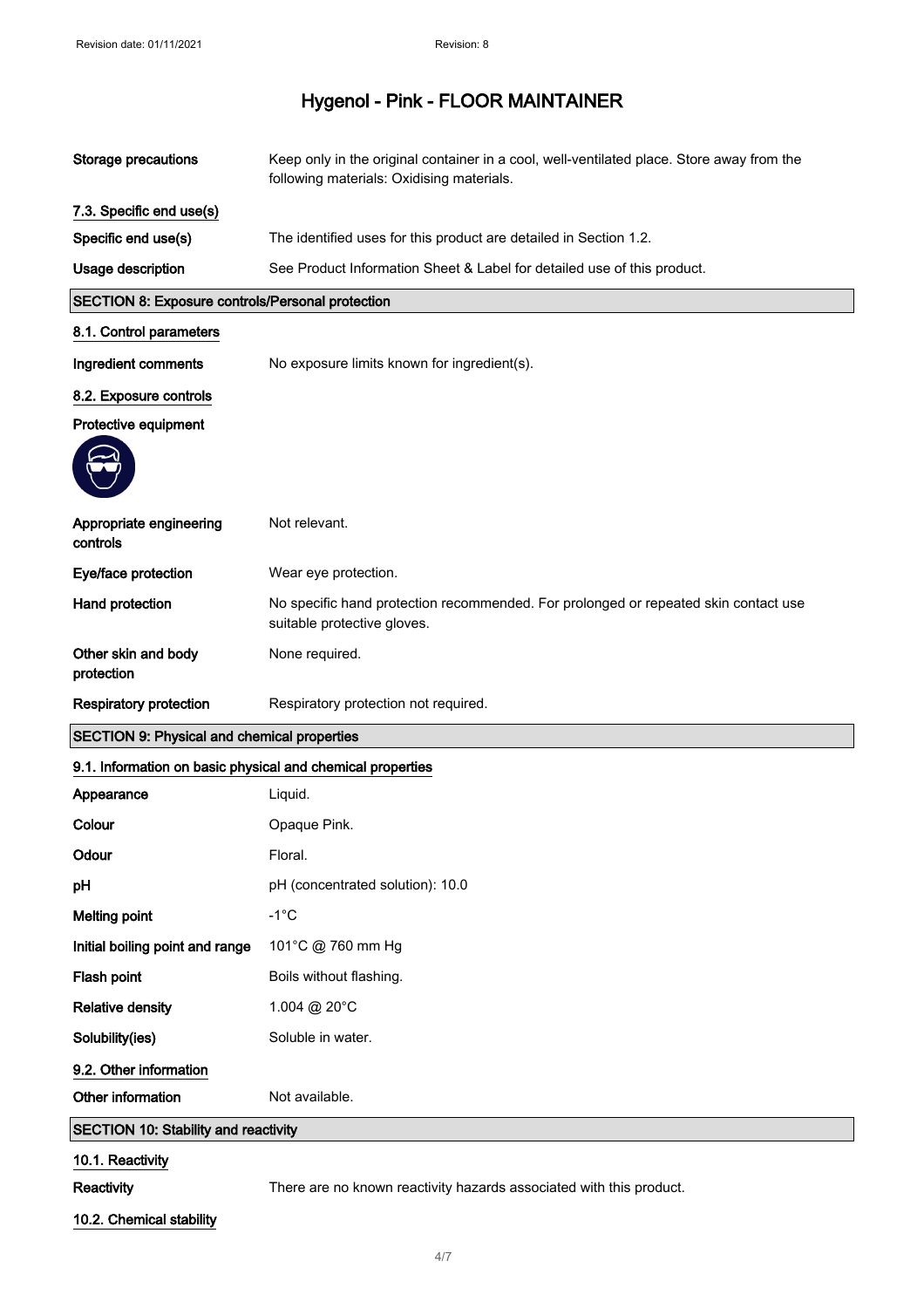| <b>Stability</b>                             | No particular stability concerns.                                                                                                                                                                                                                                                        |  |
|----------------------------------------------|------------------------------------------------------------------------------------------------------------------------------------------------------------------------------------------------------------------------------------------------------------------------------------------|--|
| 10.3. Possibility of hazardous reactions     |                                                                                                                                                                                                                                                                                          |  |
| Possibility of hazardous<br>reactions        | See sections 10.1, 10.4 & 10.5                                                                                                                                                                                                                                                           |  |
| 10.4. Conditions to avoid                    |                                                                                                                                                                                                                                                                                          |  |
| Conditions to avoid                          | There are no known conditions that are likely to result in a hazardous situation.                                                                                                                                                                                                        |  |
| 10.5. Incompatible materials                 |                                                                                                                                                                                                                                                                                          |  |
| Materials to avoid                           | No specific material or group of materials is likely to react with the product to produce a<br>hazardous situation.                                                                                                                                                                      |  |
| 10.6. Hazardous decomposition products       |                                                                                                                                                                                                                                                                                          |  |
| Hazardous decomposition<br>products          | No known hazardous decomposition products.                                                                                                                                                                                                                                               |  |
| <b>SECTION 11: Toxicological information</b> |                                                                                                                                                                                                                                                                                          |  |
| 11.1. Information on toxicological effects   |                                                                                                                                                                                                                                                                                          |  |
| <b>Toxicological effects</b>                 | We have not carried out any animal testing for this product. Any ATE figures quoted below are<br>from Toxicity Classifications that have been carried out using ATE (Acute Toxicity Estimate)<br>Calculation Method using LD50 or ATE figures provided by the Raw Material Manufacturer. |  |
| Other health effects                         | Low oral toxicity, but ingestion may cause irritation of the gastro-intestinal tract.                                                                                                                                                                                                    |  |
| Acute toxicity - oral                        |                                                                                                                                                                                                                                                                                          |  |
| Notes (oral LD <sub>50</sub> )               | Based on available data the classification criteria are not met.                                                                                                                                                                                                                         |  |
| ATE oral (mg/kg)                             | 25,000.0                                                                                                                                                                                                                                                                                 |  |
| <b>SECTION 12: Ecological information</b>    |                                                                                                                                                                                                                                                                                          |  |
| Ecotoxicity                                  | Not regarded as dangerous for the environment.                                                                                                                                                                                                                                           |  |
| 12.1. Toxicity                               |                                                                                                                                                                                                                                                                                          |  |
| <b>Toxicity</b>                              | We have not carried out any Aquatic testing, therefore we have no Aquatic Toxicity Data<br>specifically for this product. The Aquatic Toxicity Data, where provided by the raw material<br>manufacturer for ingredients with aquatic toxicity, can be made available on request.         |  |
| 12.2. Persistence and degradability          |                                                                                                                                                                                                                                                                                          |  |
| Persistence and degradability                | The surfactant(s) contained in this product complies(comply) with the biodegradability criteria<br>as laid down in Regulation (EC) No. 648/2004 on detergents. and UK Regulation: SI 2020 No.<br>1617 "The Detergents (Amendment) (EU Exit) Regulations 2020".                           |  |
| 12.3. Bioaccumulative potential              |                                                                                                                                                                                                                                                                                          |  |
| <b>Bioaccumulative potential</b>             | The product does not contain any substances expected to be bioaccumulating.                                                                                                                                                                                                              |  |
| 12.4. Mobility in soil                       |                                                                                                                                                                                                                                                                                          |  |
| <b>Mobility</b>                              | Not known.                                                                                                                                                                                                                                                                               |  |
| 12.5. Results of PBT and vPvB assessment     |                                                                                                                                                                                                                                                                                          |  |
|                                              |                                                                                                                                                                                                                                                                                          |  |
| Results of PBT and vPvB<br>assessment        | This product does not contain any substances classified as PBT or vPvB.                                                                                                                                                                                                                  |  |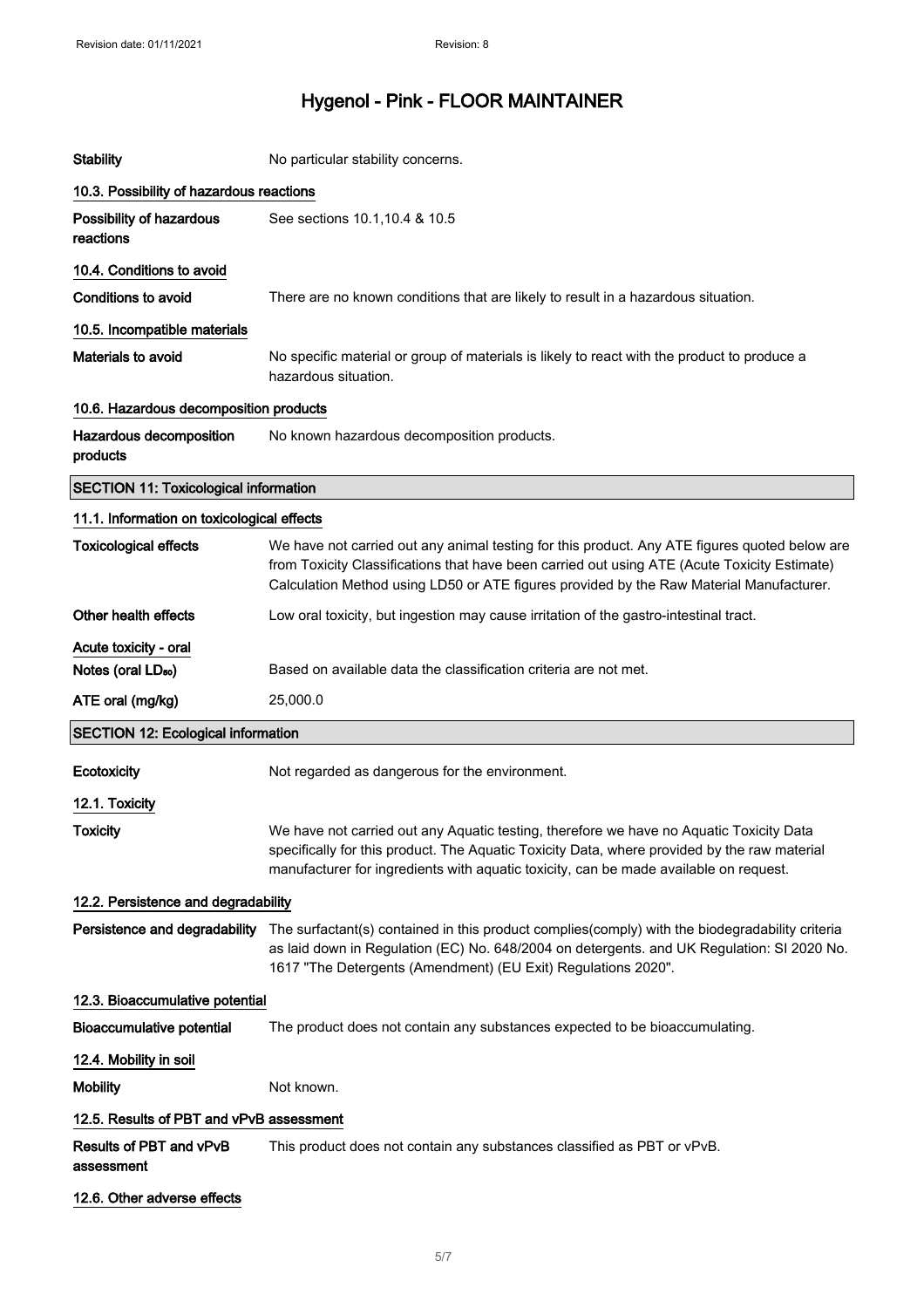#### Other adverse effects Not known.

#### SECTION 13: Disposal considerations

#### 13.1. Waste treatment methods

Disposal methods Discharge used solutions to drain. Small amounts (less than 5 Litres) of unwanted product may be flushed with water to sewer. Larger volumes must be sent for disposal by approved waste contractor. Rinse out empty container with water and consign to normal waste.

#### SECTION 14: Transport information

General Not classified for Transport.

#### 14.1. UN number

Not applicable.

14.2. UN proper shipping name

Not applicable.

#### 14.3. Transport hazard class(es)

Not regulated.

#### 14.4. Packing group

Not applicable.

#### 14.5. Environmental hazards

### Environmentally hazardous substance/marine pollutant

No.

#### 14.6. Special precautions for user

Not applicable.

### 14.7. Transport in bulk according to Annex II of MARPOL and the IBC Code

Transport in bulk according to Not applicable. Annex II of MARPOL 73/78 and the IBC Code

#### SECTION 15: Regulatory information

#### 15.1. Safety, health and environmental regulations/legislation specific for the substance or mixture

| EU legislation | Safety Data Sheet prepared in accordance with EU Regulation: "REACH Commission<br>Regulation (EU) No 2015/830 (which amends Regulation (EC) No 453/2010 & 1907/2006)." |
|----------------|------------------------------------------------------------------------------------------------------------------------------------------------------------------------|
|                | and UK Regulation: "SI 2020 No. 1577 - The REACH etc. (Amendment etc.) (EU Exit)                                                                                       |
|                | Regulations 2020.".                                                                                                                                                    |
|                | The product is as classified under - EU GHS: CLP - "Regulation (EC) No 1272/2008                                                                                       |
|                | classification, labelling & packaging of substances & mixtures." and UK GHS: "SI 2020 No.                                                                              |
|                | 1567 - The Chemicals (Health and Safety) and Genetically Modified Organisms (Contained                                                                                 |
|                | Use) (Amendment etc.) (EU Exit) Regulations 2020.".                                                                                                                    |
|                | Ingredients are listed with classification under - EU GHS: CLP - "Regulation (EC) No                                                                                   |
|                | 1272/2008 classification, labelling & packaging of substances & mixtures." and UK GHS: "SI                                                                             |
|                | 2020 No. 1567 - The Chemicals (Health and Safety) and Genetically Modified Organisms                                                                                   |
|                | (Contained Use) (Amendment etc.) (EU Exit) Regulations 2020.".                                                                                                         |

#### 15.2. Chemical safety assessment

No chemical safety assessment has been carried out as not applicable as this product is a mixture.